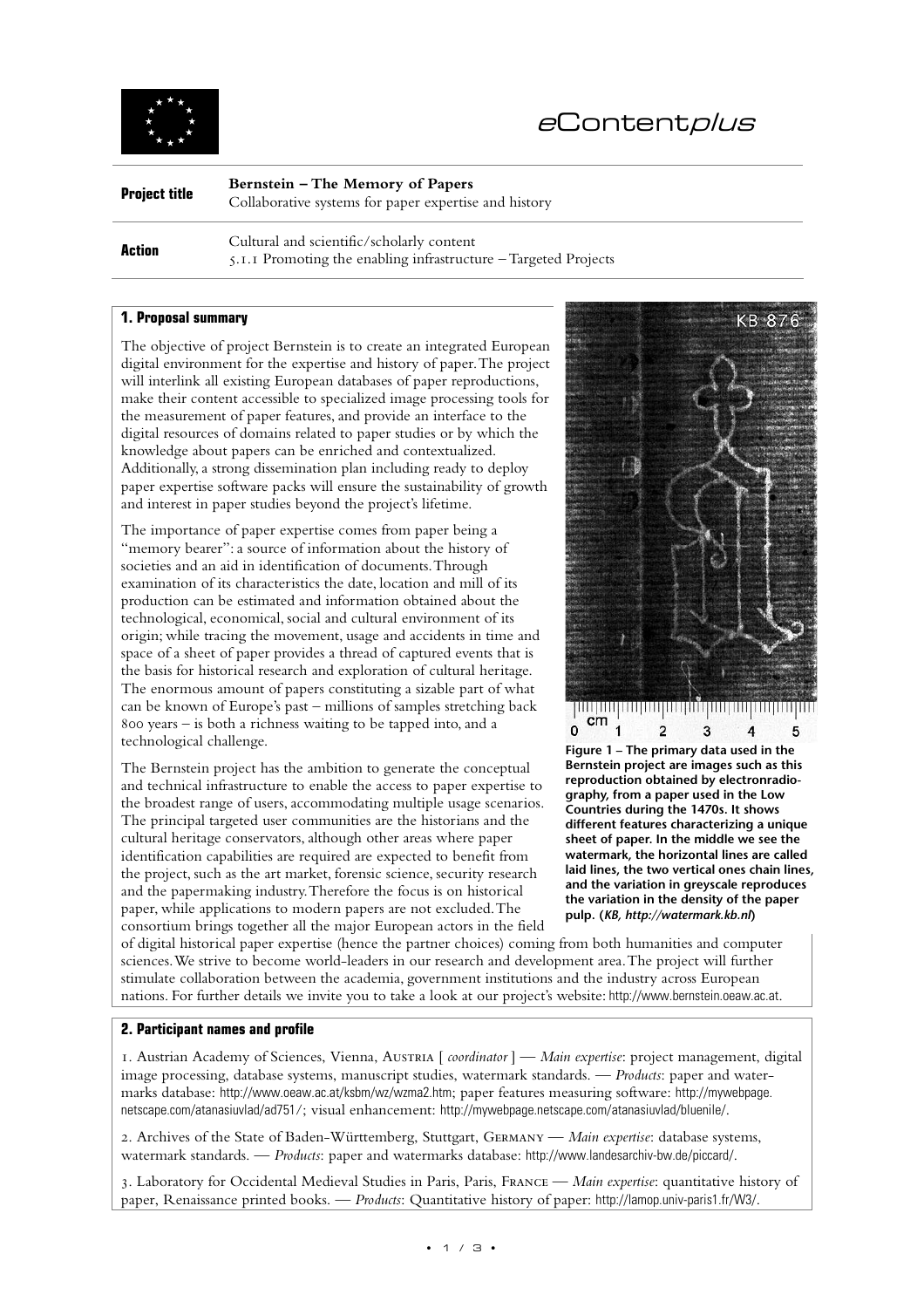4. Deutsche National Bibliothek, Leipzig, Germany — *Main expertise*: bibliography. — *Products*: International bibliography of paper history: http://www.ddb.de/sammlungen/pdf/ibp.pdf.

5. Dutch University Institute for Art History Florence, Florence, Italy — *Main expertise*: paper in art history. — *Products*: paper and watermarks database: http://www.iuoart.org/wmdb.htm.

6. Delft University of Technology, Delft, Netherlands — *Main expertise*: artificial intelligence, digital image processing. — *Products*: image processing tools: http://ict.ewi.tudelft.nl/index.php?option=com\_sections&id=37&Itemid=97.

7. National Library of the Netherlands, The Hague, Netherlands — *Main expertise*: database systems, incunabula of the Low Countries, watermarks. — *Products*: paper and watermarks database: http://watermark.kb.nl.

8. Institute for Information Systems and Computer Media, Graz, Austria — *Main expertise*: internet services integration, knowledge management systems, digital libraries. — *Products*: knowledge management system: http://www.hyperwave.com.

9. Liverpool University, Liverpool, UNITED KINGDOM — Main expertise: distributed search, name disambiguation, cross-domain resource discovery, text mining. — *Products*: Cheshire3 database integration system: http://www.cheshire3.org; ISTC database development: http://www.bl.uk/catalogues/istc/.

### **3. Problems addressed and solutions proposed**

*Integration* — The project is a response to the low usability of existent resources despite their potentiality. Particularly paper identification – which is the single most important application – cannot be achieved without Europe-wide collaboration between databases, measurement tools and contextualization resources. The reason is a mix of absence of interoperability, non-standard data formats, lack of coordination between IT projects, poor interdisciplinary approaches and a deprivation of vision and bold innovation spirit. The difficulty of gaining visibility on what is available negatively affects the users' experience of these digital resources, further aggravated during exploitation by the constant switching between various on-line and off-line databases and tools, provided the user speaks the language for which the software was designed. Finally, the would-be developers of new databases and tools can hardly benefit in such a chaotic environment from past efforts.

The solution proposed by the consortium rests on the agreement that collaboration between resources would substantially increase their usage and impact, as compared to their independent existence. In order to avoid major modifications of existent resources and ensure ease of scalability, integration will not happen by forcing each database and each tool to fit to a unique standard, but will be provided by a versatile interface able to address the individuality of all resources. The user will be able to interact with a multitude of contents and content manipulators through a single integrated workspace.

*Databases* — Integration is not only about software interoperability, but also about data formats. For the description of watermarks current databases use derivatives of the standard of the International Association of Paper Historians, a systems that has its roots in the XIX<sup>th</sup> century, generates many misclassifications and cannot be used by machines (it describes watermarks semantically, by what they are – "a bull's head with a quatrefoil on top of it" –, not by how they look as geometrical shapes). Regarding the description of other paper features, there is no standard to follow and few quantitative practices are known. Based on the long standing experience of the partners, the project will propose new standards, adapted to the modern technological conditions and to the state of the art in historical paper research.

*Tools* — Present on-line paper databases work independently from image processing tools conceived for the manipulation of paper reproductions: users have to download images one by one – when technically possible and legally admissible – in order to enhance or measure some features, and have no mean other than textual to search for watermarks even when the shape retrieval software exists. The project aims to bring the existing specialized software on-line and give them access to the databases. The data-tools link will implicitly create the necessary infrastructure to support automated identification of papers.

*Contexts* — A further problem is that current services in paper expertise are cut off from auxiliary resources such as bibliographies and external resources like catalogues of libraries, archives or museums. The Bernstein project will address the first problem by linking the paper databases to the most complete bibliography of paper history ever produced, supplied by one of the partners. The second issue – of much wider reach – is tackled through the interoperability of a specific paper database – on papers of the books printed in the Low Countries before 1500 – and the library catalogue describing the content of those books, so as to offer to a book historian simultaneous information about the content and the physical consistency.

*Users* — The last line of action of the project concerns the weak relation between users and content developers. Comprehensive dissemination actions will ensure that users get informed about the projects products, the validation process of the products will involve external users, a particular care will be give to design and ergonomy aspects, and a package of guidelines and paper expertise software will prepare for a harmonic and informed development of paper studies.